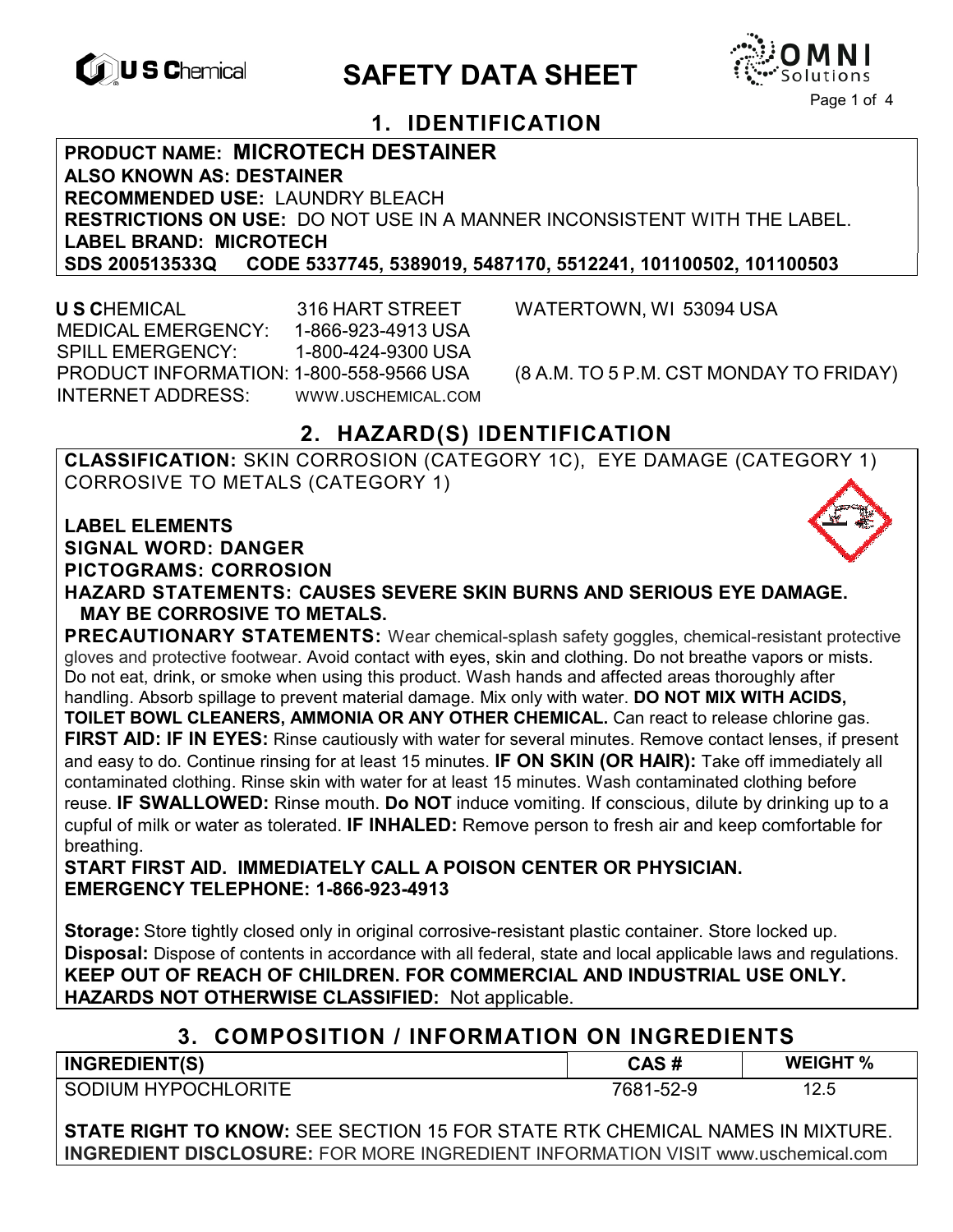## **4. FIRST-AID MEASURES** Page 2 of 4

**IF IN EYES:** RINSE CAUTIOUSLY WITH WATER FOR SEVERAL MINUTES. REMOVE CONTACT LENSES, IF PRESENT AND EASY TO DO. CONTINUE RINSING FOR AT LEAST 15 MINUTES. **IF ON SKIN (OR HAIR):** TAKE OFF IMMEDIATELY ALL CONTAMINATED CLOTHING. RINSE SKIN WITH WATER FOR AT LEAST 15 MINUTES. WASH CONTAMINATED CLOTHING BEFORE REUSE. **IF SWALLOWED:** RINSE MOUTH. **Do NOT** INDUCE VOMITING. IF CONSCIOUS, DILUTE BY DRINKING UP TO A CUPFUL OF MILK OR WATER AS TOLERATED. **IF INHALED:** REMOVE PERSON TO FRESH AIR AND KEEP COMFORTABLE FOR BREATHING. **START FIRST AID. IMMEDIATELY CALL A POISON CENTER OR PHYSICIAN. EMERGENCY TELEPHONE: 1-866-923-4913**

**MOST IMPORTANT SYMPTOMS / EFFECTS:** CAUSES SEVERE SKIN BURNS AND SERIOUS EYE DAMAGE. MAY CAUSE BLINDNESS WITHOUT IMMEDIATE FIRST AID. HARMFUL IF SWALLOWED. CAUSES BURNS AND SERIOUS DAMAGE TO MOUTH, THROAT AND STOMACH. CORROSIVE TO ALL BODY TISSUES.

**MEDICAL CONDITIONS AGGRAVATED:** NONE KNOWN.

**NOTE TO PHYSICIAN:** CALL 1-866-923-4913 FOR EXPOSURE MANAGEMENT ASSISTANCE.

## **5. FIRE-FIGHTING MEASURES**

**CHEMICAL HAZARDS:** CORROSIVE. OXIDIZER. NON-FLAMMABLE. **COMBUSTION PRODUCT HAZARDS:** CHLORINE GAS AND OTHER FUMES. **METHODS:** SELECT EXTINGUISHER AND METHODS BASED ON FIRE SIZE AND TYPE. **EQUIPMENT:** WEAR SCBA AND FULL PROTECTIVE GEAR AS CONDITIONS WARRANT. **NFPA RATING:** HEALTH-3/FLAMMABILITY-0/ INSTABILITY-1/SPECIAL HAZARD-N.AP. **SUITABLE EXTINGUISHERS:** WATER, DRY CHEMICAL, CO2 OR FOAM SUITABLE FOR FIRE. **UNSUITABLE EXTINGUISHERS:** NO RESTRICTIONS BASED ON CHEMICAL HAZARDS.

## **6. ACCIDENTAL RELEASE MEASURES**

**PERSONAL PRECAUTIONS:** EVACUATE UNPROTECTED PERSONNEL FROM AREA. WEAR PERSONAL PROTECTION INCLUDING RUBBER BOOTS. SEE SECTION 8. VENTILATE AREA IF NEEDED. BE CAREFUL NOT TO SLIP. WASH THOROUGHLY AFTER CLEAN-UP. **ENVIRONMENTAL PRECAUTIONS:** PREVENT SPILL FROM ENTERING DRAIN, STORM SEWER OR SURFACE WATERWAY. PREVENT WATER AND SOIL CONTAMINATION. **CLEAN-UP METHODS:** SMALL SPILLS MAY BE WIPED UP AND RINSED WITH WATER. FOR LARGER SPILLS, DIKE TO CONTAIN. PUMP TO LABELED CONTAINER OR ABSORB SPILLAGE AND SCOOP UP WITH INERT ABSORBENT MATERIAL. AFTER SPILL COLLECTION, RINSE AREA WITH WATER AND FOLLOW WITH NORMAL CLEAN-UP PROCEDURES.

## **7. HANDLING AND STORAGE**

**HANDLING:** FOLLOW ALL LABEL DIRECTIONS. INSTRUCT PERSONNEL ABOUT PROPER USE, HAZARDS, PRECAUTIONS, AND FIRST AID MEASURES. AVOID INHALATION, INGESTION, AND CONTACT WITH SKIN, EYES AND CLOTHING. DO NOT TASTE OR SWALLOW. REMOVE AND WASH CONTAMINATED CLOTHING AND FOOTWEAR BEFORE REUSE. PRODUCT RESIDUE MAY REMAIN IN EMPTY CONTAINERS. HANDLE CAREFULLY TO AVOID DAMAGING CONTAINER.

**STORAGE:** STORE TIGHTLY CLOSED ONLY IN ORIGINAL CORROSIVE-RESISTANT PLASTIC CONTAINER. STORE LOCKED UP. STORE AT AMBIENT TEMPERATURES IN A DRY AREA OUT OF DIRECT SUNLIGHT. PROTECT FROM FREEZING. ROTATE STOCK REGULARLY. KEEP AWAY FROM FOOD AND DRINK. KEEP OUT OF REACH OF CHILDREN.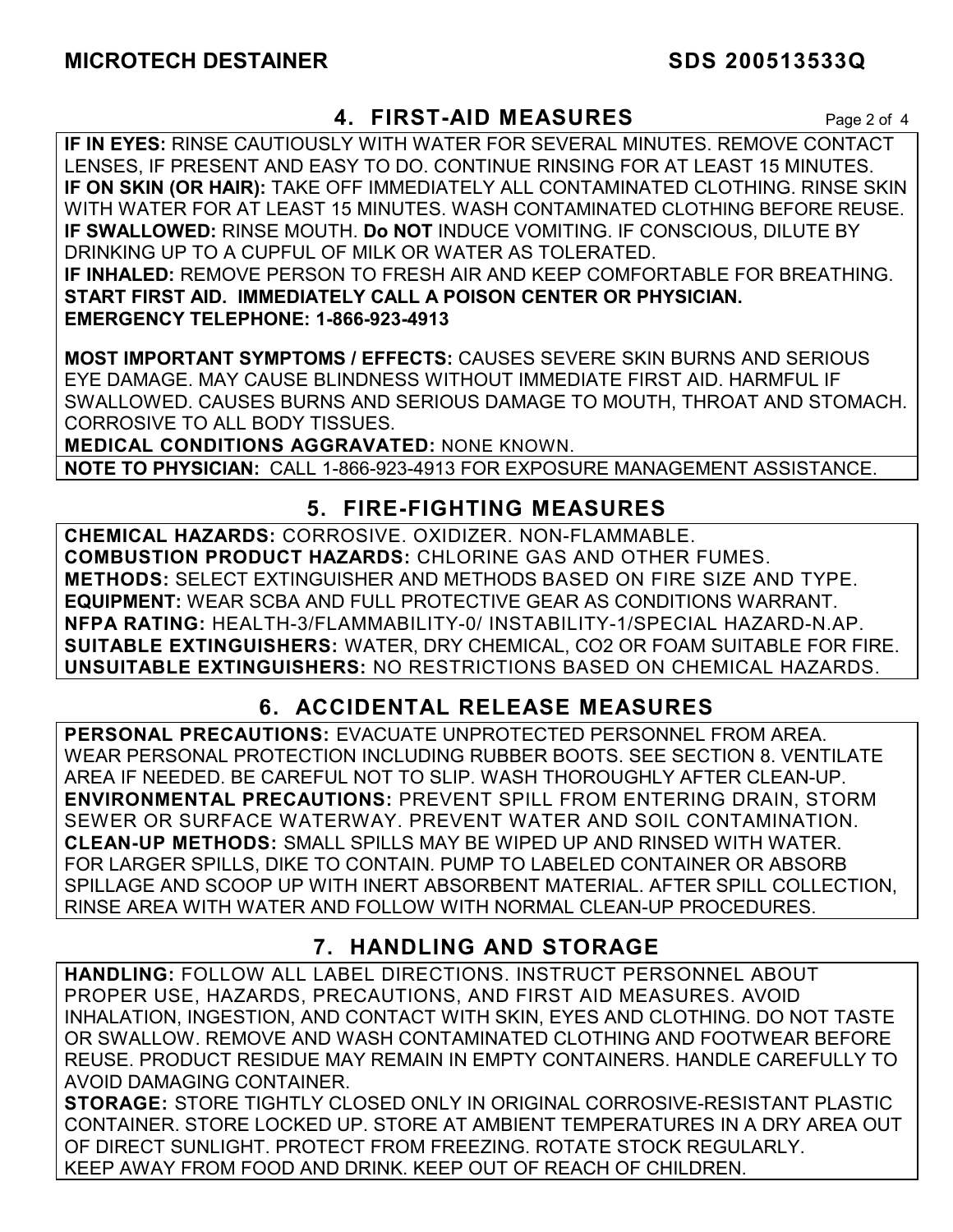### **MICROTECH DESTAINER SDS 200513533Q**

#### **8. EXPOSURE CONTROLS / PERSONAL PROTECTION** Page 3 of 4

**EXPOSURE LIMITS:** SODIUM HYPOCHLORITE = 0.5 PPM TWA AS CHLORINE, 1 PPM STEL AS CHLORINE (ACGIH), 1 PPM CEILING LIMIT AS CHLORINE (OSHA) **ENGINEERING CONTROLS:** GENERAL ROOM VENTILATION IS TYPICALLY ADEQUATE.

#### **PERSONAL PROTECTION**

**EYES:** CHEMICAL-SPLASH SAFETY GOGGLES.

**HANDS:** CHEMICAL-RESISTANT PROTECTIVE GLOVES (NITRILE, NEOPRENE OR RUBBER). **RESPIRATORY:** NIOSH/MSHA CERTIFIED RESPIRATOR IF EXPOSURE LIMITS ARE EXCEEDED. **FEET:** PROTECTIVE FOOTWEAR.

**BODY:** SUITABLE PROTECTIVE CLOTHING.

**HYGIENE MEASURES:** HANDLE IN ACCORDANCE WITH GOOD INDUSTRIAL HYGIENE AND SAFETY PRACTICE. TAKE OFF IMMEDIATELY ALL CONTAMINATED CLOTHING AND WASH IT BEFORE REUSE. WASH HANDS AND AFFECTED AREAS THOROUGHLY AFTER HANDLING. PROVIDE SUITABLE FACILITIES FOR QUICK DRENCHING OR FLUSHING OF THE EYES AND BODY IN CASE OF CONTACT OR SPLASH HAZARD.

## **9. PHYSICAL AND CHEMICAL PROPERTIES**

| <b>APPEARANCE: YELLOW LIQUID</b>          | <b>AUTO-IGNITION TEMPERATURE: N.AV.</b>    |
|-------------------------------------------|--------------------------------------------|
| <b>ODOR: CHLORINE</b>                     | DECOMPOSITION TEMPERATURE: N.AV.           |
| <b>pH CONCENTRATE: ABOVE 12.0 (BASIC)</b> | <b>EXPLOSIVE LIMITS (LEL/UEL): NONE</b>    |
| pH READY-TO-USE: N.AP.                    | <b>EVAPORATION RATE: N.AV.</b>             |
| pH @ USE DILUTION: N.AV.                  | FLAMMABILITY (SOLID, GAS): N.AP.           |
| <b>PHYSICAL STATE: LIQUID</b>             | <b>FLASH POINT: NONE</b>                   |
| <b>RELATIVE DENSITY (WATER): 1.210</b>    | <b>INITIAL BOILING POINT/RANGE: N.AV.</b>  |
| <b>SOLUBILITY (WATER): COMPLETE</b>       | <b>MELTING POINT/FREEZING POINT: N.AV.</b> |
| VAPOR PRESSURE: N.AV.                     | <b>ODOR THRESHOLD: N.AV.</b>               |
| <b>VAPOR DENSITY: N. AV.</b>              | PARTITION COEFF. (N-OCTANOL/WATER): N.AV.  |
| <b>VISCOSITY: NON-VISCOUS</b>             | <b>OTHER: N.AV.</b>                        |

**10. STABILITY AND REACTIVITY** 

**REACTIVITY:** MIXING WITH INCOMPATIBLES CAN RELEASE HEAT + HAZARDOUS GASES. **CHEMICAL STABILITY:** STABLE.

**POSSIBILITY OF HAZARDOUS REACTIONS:** SEE REACTIVITY. WILL NOT POLYMERIZE. **CONDITIONS TO AVOID:** TEMPERATURES BELOW 35°F (1.6°C) OR ABOVE 120°F (49°C). **MATERIALS TO AVOID:** ACIDS, AMMONIA, METALS AND OTHER CHEMICALS. MIX ONLY WITH WATER.

**HAZARDOUS DECOMPOSITION PRODUCTS:** NONE UNDER NORMAL CONDITIONS. **11. TOXICOLOGICAL INFORMATION** 

**ROUTES OF EXPOSURE:** EYES, SKIN, INGESTION, INHALATION. **INFORMATION ON ROUTES OF EXPOSURE:** NO LC50/LD50 TEST DATA ON MIXTURE. **ACUTE EFFECTS /SYMPTOMS**: CORROSIVE TO ALL BODY TISSUES.  **EYES:** CAUSES SERIOUS EYE DAMAGE. MAY CAUSE PAIN, REDNESS AND WATERING. **SKIN: CAUSES SEVERE SKIN BURNS. MAY CAUSE DELAYED PAIN, REDNESS AND BLISTERING. INGESTION:** CAUSES BURNS AND SERIOUS DAMAGE TO MOUTH, THROAT AND STOMACH. **INHALATION:** MAY CAUSE CORROSIVE EFFECTS TO NOSE, THROAT, AND RESPIRATORY SYSTEM. **CHRONIC / OTHER EFFECTS:** NO REPORTABLE GERM CELL MUTAGENS, SKIN SENSITIZERS, RESPIRATORY SENSITIZERS, REPRODUCTIVE TOXINS OR ASPIRATION HAZARDS. **SPECIFIC TARGET ORGANS (SINGLE/REPEATED):** NONE KNOWN. **NUMERICAL MEASURES OF TOXICITY:** ATEmix (ORAL-RAT) = ABOVE 2000 MG / KG **CARCINOGENS:** NO REPORTABLE ACGIH, IARC, NTP, OR OSHA CARCINOGENS.